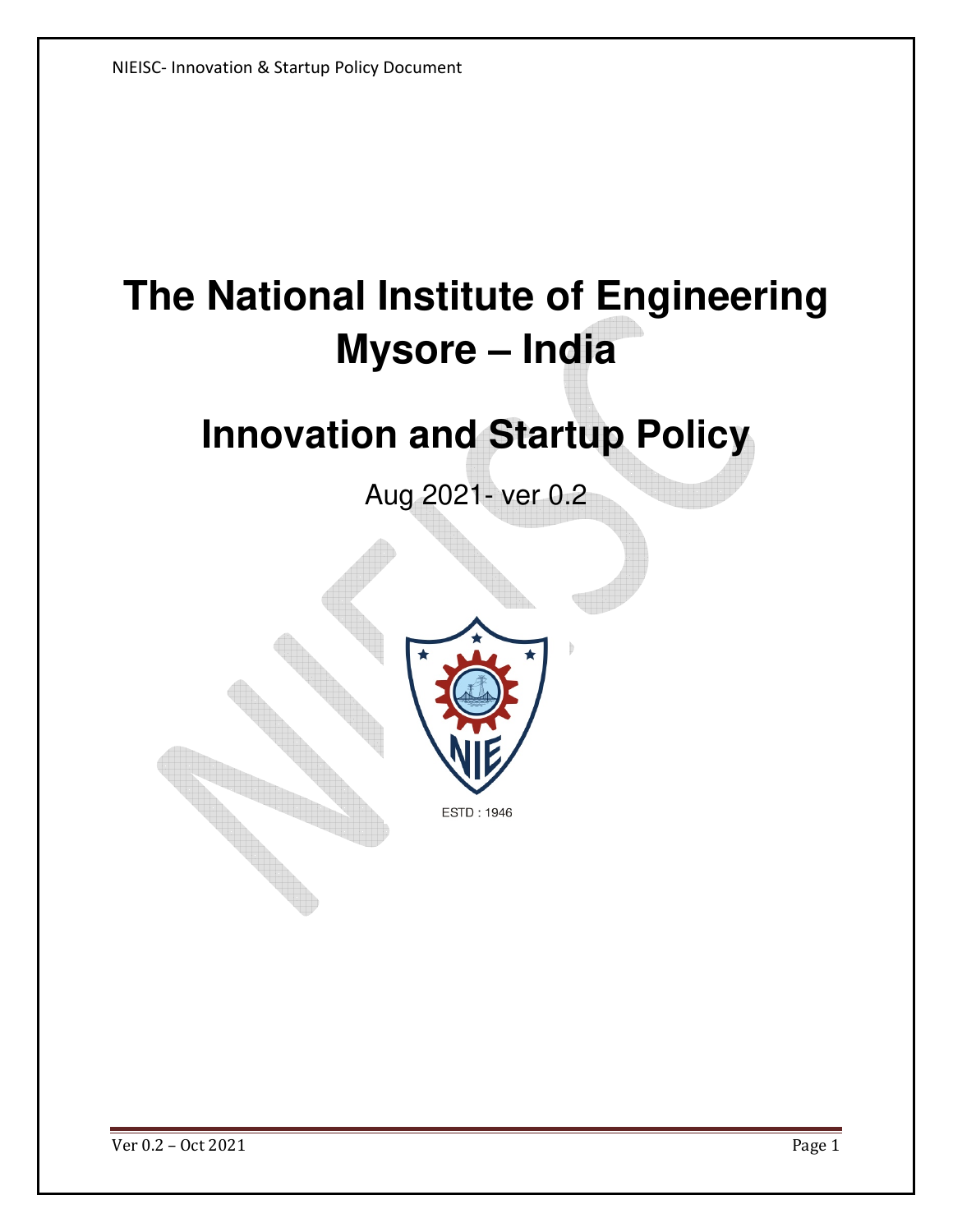This policy guidelines on innovation and startup has been farmed with an aim to promote the innovation and entrepreneurship culture within our institution as per the recommendations of MHRD's Innovation Cell ( MIC) to help the nation in meeting its target economy by doing cutting edge research and innovation and deep tech entrepreneurship. Our primary goal would be to link innovation to Enterprises to Financial success. Promoting Innovation and entrepreneurship, this will guide our institute on the mechanism of handholding the students and faculty members supporting their initiatives for successful innovations and startups in the coming years. The guidelines highlight various important points including revenue sharing, IP, equity sharing mechanism, technology licensing, between our institute and its startups

The National Institute of Engineering herein called as (NIE) and The National Institute of Engineering – Institute of Technology (NIE-IT) the Incubation & startup center referred as (ISC) situated at (NIE), has been created to promote innovation and technology based startup ventures helping the nation in fostering the Make in India and AtmanirbharBharat initiatives. These focused initiatives will help the society improving their quality of life and prosperity. The NIEISC will also serve as a competent platform for innovation and startup requirements for the city of Mysore and the country. The Incubation center (ISC) was set up with a potential to create startups focusing on economic growth, strategic value and social relevance. The center supports innovative startups with access to knowledge, funding, infrastructure, mentoring and network. .

The fact that innovation is born out of community interaction and the freedom to learn and explore. Every aspirant will be given an opportunity to explore their passion and build innovative in an inspired environment.

# **1. Strategies and Governance**

- a. The National Institute of Engineering (NIE) is committed to the development of an entrepreneurial ecosystem in the organization, promoting entrepreneurship through pre-incubation, incubation and startup activities for students, faculty members, staff and existing incubates..
- b. The National Institute of Engineering Institutional Innovation Council (NIEISC) will create an ecosystem that will foster, promote innovation and knowledge based entrepreneurship leading to people's aspiration and local needs through financially
- c. Successful ventures. The entrepreneurial agenda will be Chief Innovation Officer supported by the managing committee. He will promote entrepreneurship agenda understating the industry and business with strong background from industry, product development and innovations.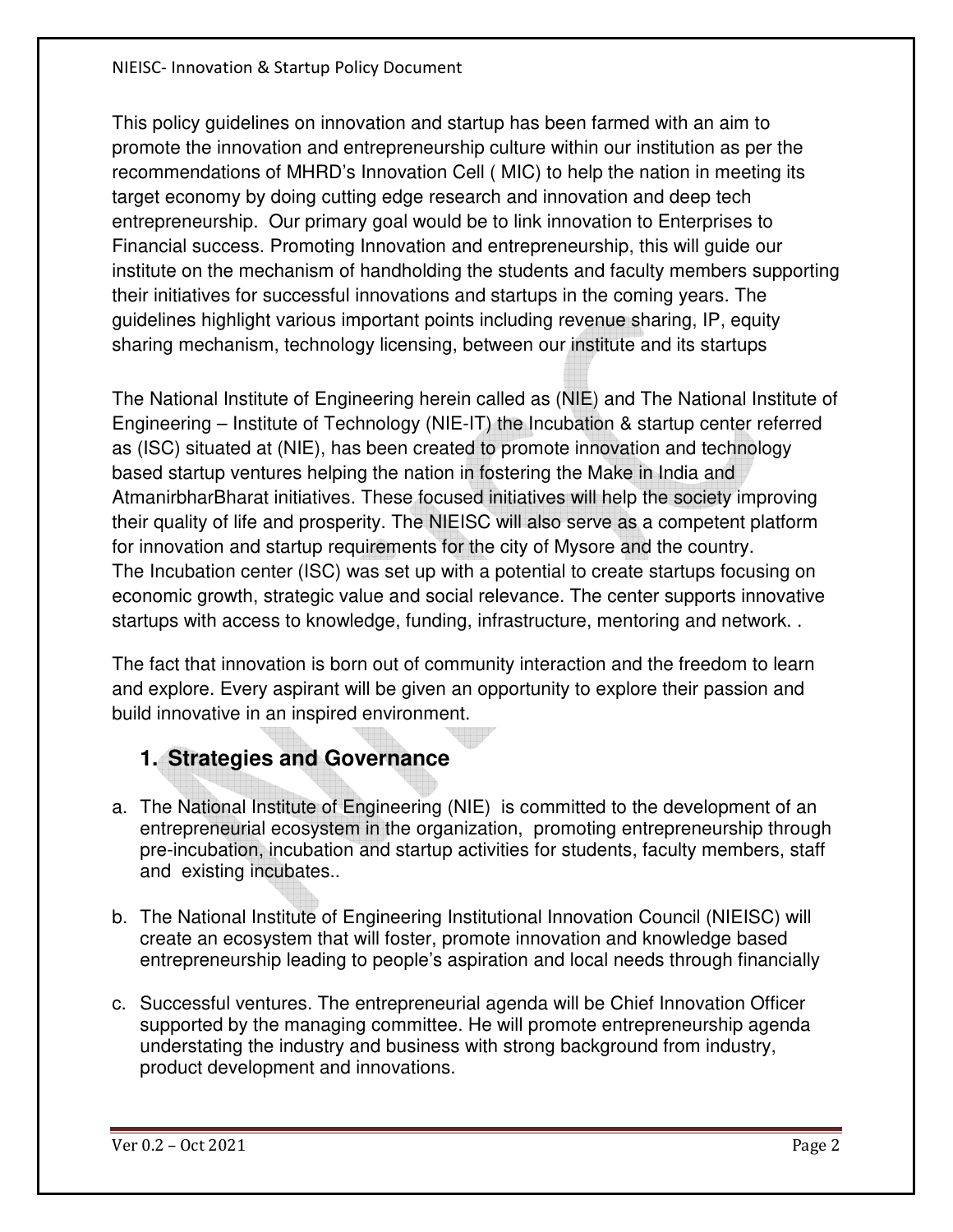- d. NIE will work out resource mobilization plan for supporting pre-incubation, incubation infrastructure and facilities. NIE as part of institutional financial strategy will allocate minimum 1% of the total annual budget of the Institute for Innovation and Entrepreneur activities.
- e. The Incubation center has been and will be registered as a society / Trust / Section 8 company and will manage as independent entity. Incubation center and its team is empowered to expedite the decision making through individual autonomy and ownership of initiatives as per Society / Trust / Section 8 company The Incubation center will also explore raising funds from diverse sources to reduce dependency on the public funding. Bringing in external funding through government (state and central) such as DST,DBT, MHRD, AICTE, TDB, TIFAC, DSIR, CSIR, BIRAC, NSTEDB, NRDC, Startup India,Invest India, MeitY, MSDE, MSME, etc. and nongovernment sources..
- f. NIE will also raise funding from sponsorships and donations by actively engaging alumni network for promoting Innovation & Entrepreneurship (I&E).
- g. NIE will focus importance of innovation and entrepreneurial agenda across the institute through periodic conferences, convocations, workshops.
- h. NIE management will define long term goals for the entire institution. Student and faculty startup Policy and action plan will be formulated inline with the current document along with well-defined short-term and long-term goals reaching regional, societal and community level. Plan to integrate the entrepreneurial activities across various centers, departments, faculties thus breaking the silos.
- i. Development of entrepreneurship culture should not be limited within the boundaries of the institution. Strategic international partnerships should be developed using bilateral and multilateral channels with international innovation clusters and other relevant organizations. Moreover, international exchange programs, internships, engaging the international faculties in teaching and research will also be promoted. Successful entrepreneurs from NIE alumni will be invited to share their success stories and startup experience with students, faculty members and incubates.

## **2. Startups Enabling Institutional Infrastructure**

- a. NIE will create and continue pre-incubation and incubation facilities for nurturing innovations and startups. The primary objective would be to organically interlink Incubation with Innovation as without innovation new enterprises are unlikely to succeed. The goal will be linking of INNOVATION to ENTREPRISES to FINANCIAL SUCCESS.
- b. This Pre-Incubation/Incubation facility will be accessible 24x7 to students, staff and faculty of all disciplines and departments across the institution.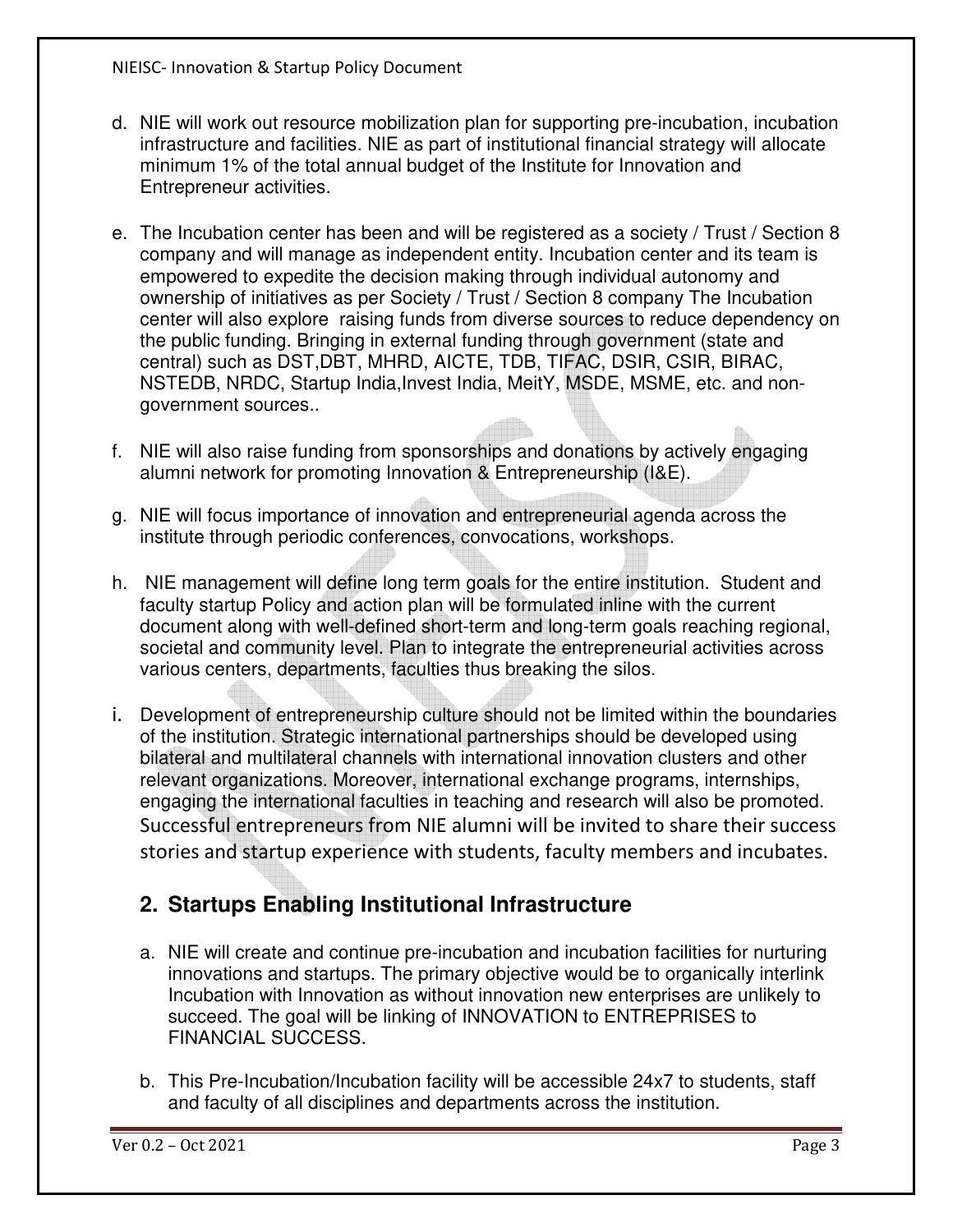- c. NIE will create facilities within the institution for supporting pre-incubation (e.g. IICs
- d. as per the guidelines by MHRD's Innovation Cell, Startup Cell, Student Clubs.) and Incubation by mobilizing resources from internal and external sources.
- e. Pre incubation / Incubation support will be provided to the aspiring students, faculty members and others interested in operating a Startup. NIE will offer mentoring and other relevant services through Pre-incubation/Incubation units. The modalities regarding Equity Sharing in Startups supported through these units will be decided on case to case basis depending upon the nature of services offered.

## **3. Nurturing Innovations and Startups**

- a. The Incubation center will establish processes and mechanisms for easy creation and nurturing of Startups /Enterprises by students of UG, PG, and Ph.D. programs and faculty members. The set processes of the center will ensure to achieve following:
- i. Incubation support offers access to pre-incubation & Incubation facility to start ups by students,staff and faculty members through an agreement.
- ii. Will allow licensing of IPR from institute to startup. Ideally students and faculty members intending to initiate a startup based on the technology developed or codeveloped by them or the technology owned by the institute, will be allowed to take a license on the said technology on easy term, either in terms of equity in the venture and/ or license fees and/ or royalty to obviate the early stage financial burden.
- iii. Will allow setting up a startup (including social startups) and working part-time for the startups while studying / working: NIE will allow their students / staff to work on their innovative projects and setting up startups (including Social Startups) or work as intern / part-time in startups (incubated in any recognized HEI's/Incubators) while studying / working. Student Entrepreneurs may earn credits for working on innovative prototypes/Business Models.
	- b. Student inventors may also be allowed to opt for startup in place of their mini project/ major project, seminars, summer trainings. The area in which student wants to initiate a startup may be interdisciplinary or multidisciplinary.
	- c. However, the student must describe how they will separate and clearly distinguish their ongoing research activities as a student from the work being conducted at the start up.
		- i. NIE will permit students / faculty members / staff company to register using the institution address with due permission from the center.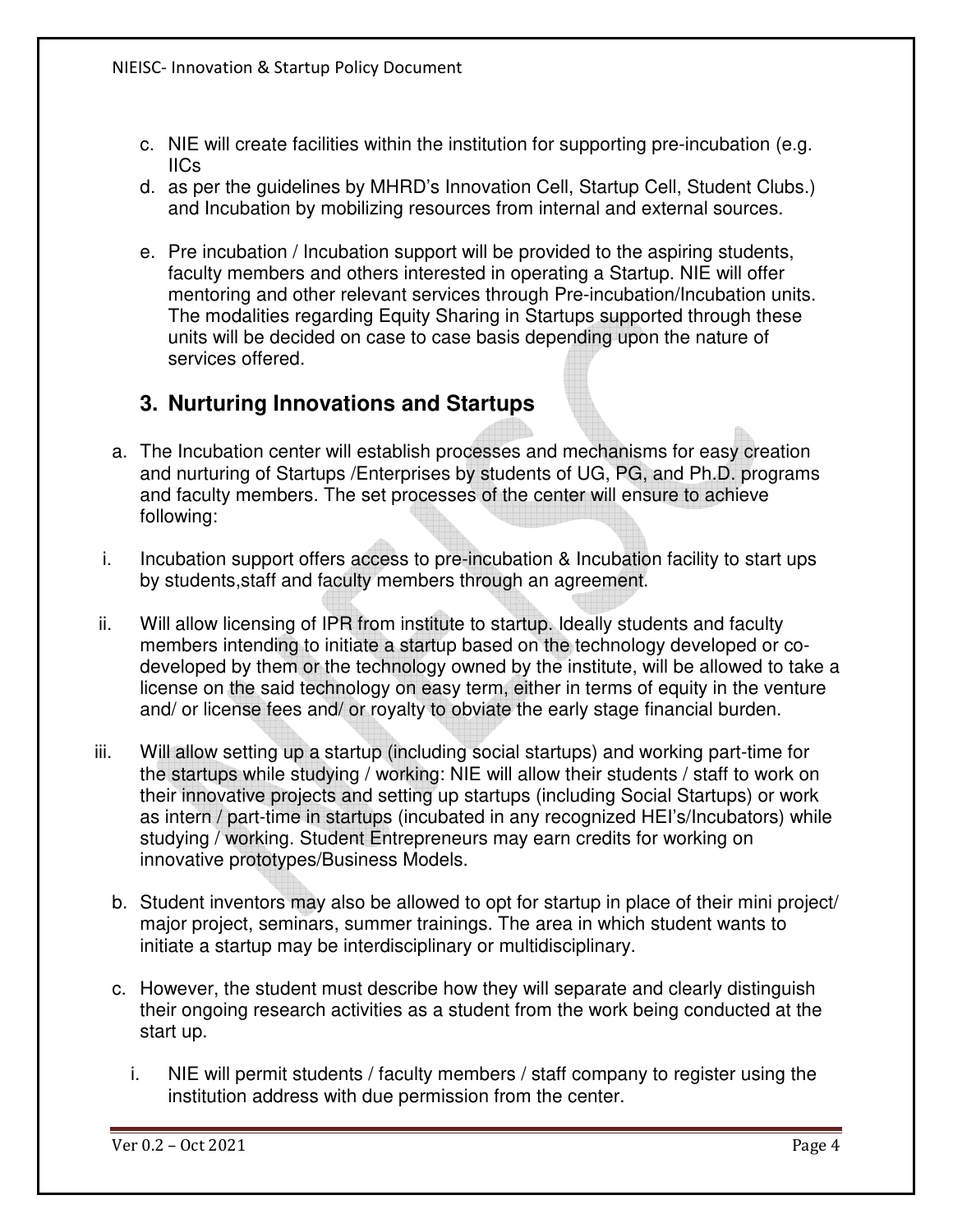- ii. NIE will permit the establishment of startups while pursuing their course.
- iii. Student entrepreneurs will be given due consideration if their attendance is less than the minimum permissible percentage to appear for an examination. The incubation center will issue recommendation to the authorities for the efforts put by the student during the period of absence for the makeover.
- iv. NIE will consider the request by the student to take a semester/year break to work on their startups and re-join academics to complete the course.
- v. NIE will allow faculty and staff to take off for a semester / year as sabbatical/ unpaid leave/ casual leave/ earned leave for working on startups and come back.
- vi. NIE will facilitate the startup activities/ technology development by allowing students/ faculty/staff to use institute infrastructure and facilities with a short term entrepreneurship development program or Mentorship support on regular basis.
- d. The facilities extended by NIE to the incubated companies are;
- i. They can attend the entrepreneurship training with a minimum or no registration fee
- ii. Incubatee can access technology development, ideation, creativity, design thinking, with a minimum or no charge depending on the consumables and other material usage.
- iii. Incubation center will provide link to other banks, seed-fund providers/ angel funds/ venture funds. Incubatees will be responsible to secure funds as per the norms and regulations of the funding agencies.
- iv. Faculty members involvement in startup / incubation / advisory role or mentoring of the startups, should not affect or compromise their regular academic and administrative work / duties.
	- e. The alumni of the institute as well as other external teams / individuals can avail this Incubation / startup facility.
	- f. Faculty / staff members participation in incubation / startup related activities will be given due weight age while evaluating their annual performance.
	- g. Every faculty members may encourage and motivate students to carryout Innovation and Entrepreneur activities.
	- h. The incubatee at any stage will not cause any damage to the reputation of NIE and its Incubation center due to any of its activities after executing the contract. The startup activity should never bring the institution to any liability at any stage.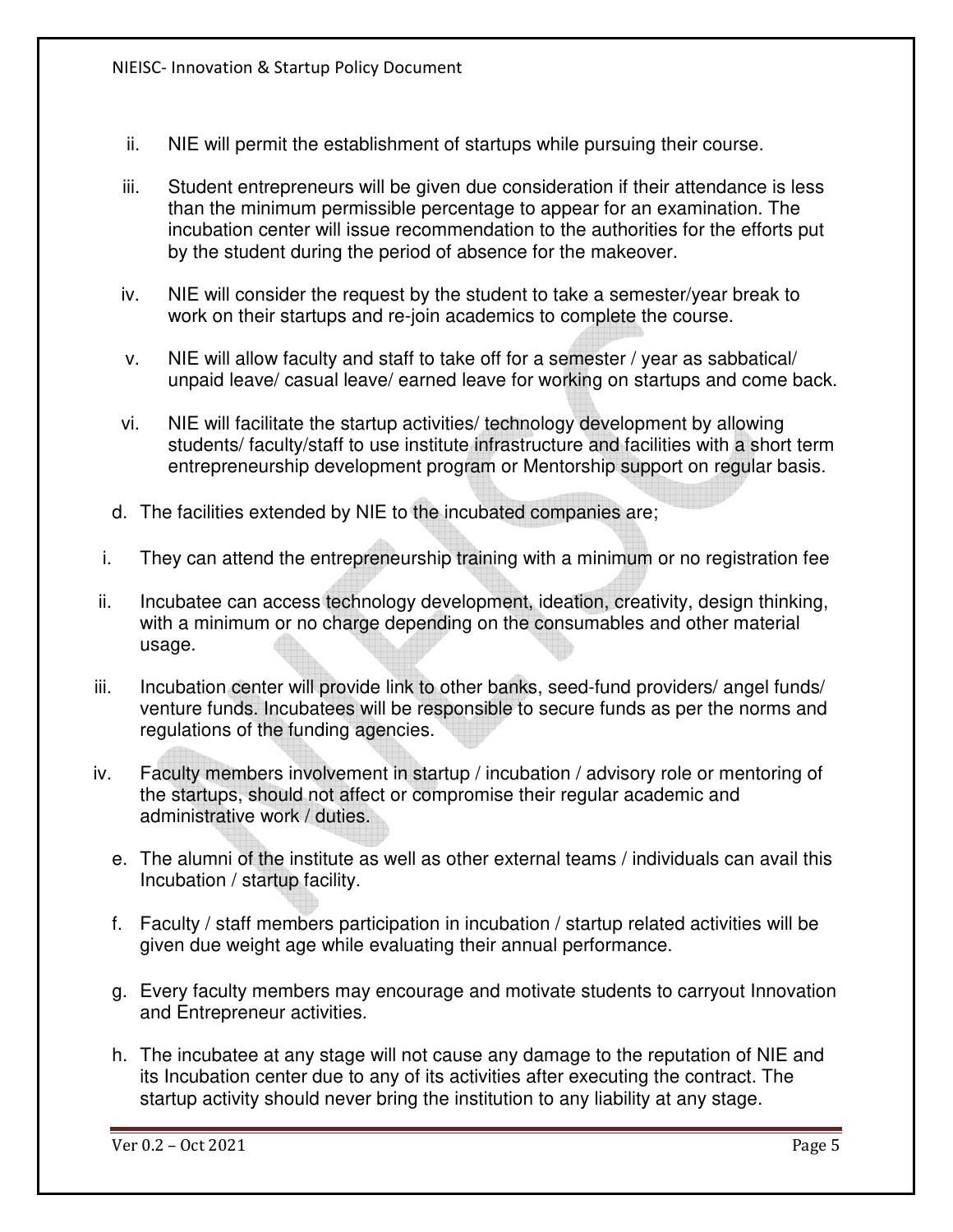- i. In return of the services and facilities, institute may take 2% to 9.5% equity/ stake in the startup/company, based on brand used, faculty contribution, support provided and use of institute's IPR(a limit of 9.5% is suggested so that institute has no legal liability arising out of startup. Other factors for consideration should be space, infrastructure, mentorship support, seed funds, support for accounts, legal, patents etc.
- j. External incubates will undertake an agreement to become an incubatee and accept to provide a royalty fee of 2% to 5% and a monthly rental for the incubation center to utilize its services.
- k. Student / Staff / Faculty members who are planning to launch a startup company through the incubator on a part time or a combination of equity and royalty as mentioned above will be charged 10 % to 15% of royalty payment.
- l. For staff and faculty, institute can take no-more than 20% of shares that staff / faculty takes while drawing full salary from the institution; however, this share will be within the 9.5%cap of company shares, listed above.
- m. No restriction on shares that faculty / staff can take, as long as they do not spend more than20% of office time on the startup in advisory or consultative role and do not compromise with their existing academic and administrative work / duties.
- n. In case of compulsory equity model, Startup may be given a cooling period of Three months to use incubation services on rental basis to take a final decision based on satisfaction of services offered by the institute/incubator. In that case, during the cooling period, institute cannot force startup to issue equity on the first day of granting incubation support and charge a fee for the services (at prevailing rates) rendered.
- o. The Incubation center would on case to case basis would considering offering its services based on mixture of equity, fee-based and/ or zero payment model. So, a startup may choose to avail only the support, not seed funding, by the institute on rental basis.
- p. Product development and commercialization as well as participating and nurturing of startups would now be added to a bucket of faculty-duties and each faculty would choose a mix and match of these activities (in addition to minimum required teaching and guidance) and then respective faculty are evaluated accordingly for their performance and promotion.
- q. Institute should ensure that at no stage any liability accrue to it because of any activity of any startup.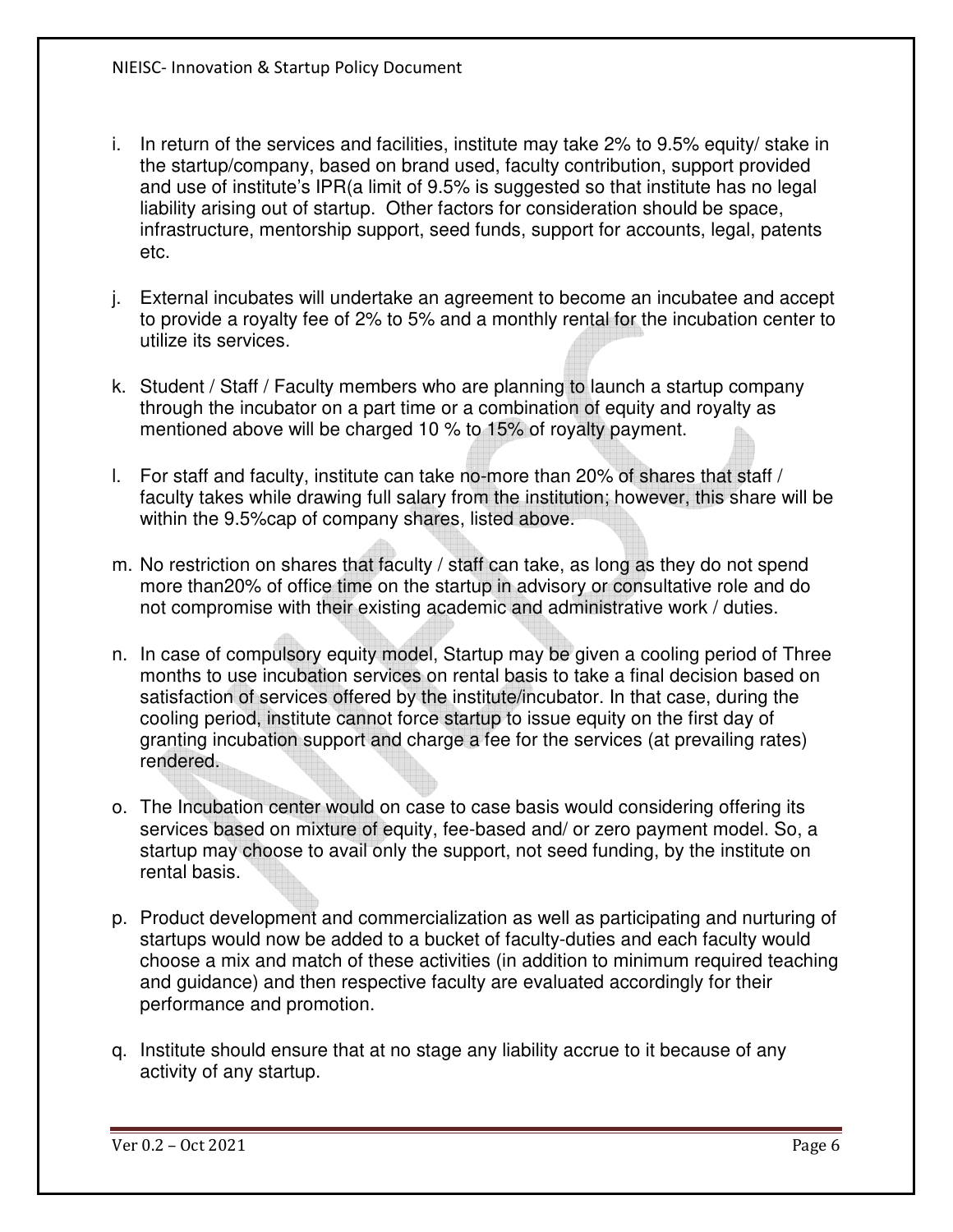#### **4. Product Ownership Rights for Technologies Developed at Institute**

- a. When NIE facilities / funds are used substantially or when IPR is developed as a part of curriculum/ academic activity, IPR is to be jointly owned by inventors and the institute.
- a. Inventors and institute could together license the product / IPR to any commercial organisation, with inventors having the primary say. License fees could be either / or a mix of
	- 1. Upfront fees or one-time technology transfer fees
	- 2. Royalty as a percentage of sale-price
	- 3. Shares in the company licensing the product
- b. If one or more of the inventors wish to incubate a company and license the product to this company, the royalties would be 4% of sale price. If it is a pure software product then the royalty would be 9%. If it is shares in the company, shares will again 4%. For a pure software product licensing, there may be a revenue sharing to be mutually decided between the Incubation center and the incubated company.
- a. On the other hand, if product/ IPR is developed by innovators not using any institute facilities, outside office hours (for staff and faculty) or not as a part of curriculum by student, then product/ IPR will be entirely owned by inventors in proportion to the contributions made by them. In this case, inventors can decide to license the technology to third parties or use the technology the way they deem fit.
- b. If there is a dispute in ownership, a minimum five membered committee consisting of two faculty members (having developed sufficient IPR and translated to commercialization), two of the institute's alumni/ industry experts (having experience in technology commercialization) and one legal advisor with experience in IPR, will examine the issue after meeting the inventors and help them settle this.
- c. Institute IPR cell or the Incubation center will only be a coordinator and facilitator for providing services to faculty, staff and students. They will have no say on how the invention is carried out, how it is patented or how it is to be licensed. If inventors are using their own funds or non institute funds, then they alone should have a say in patenting.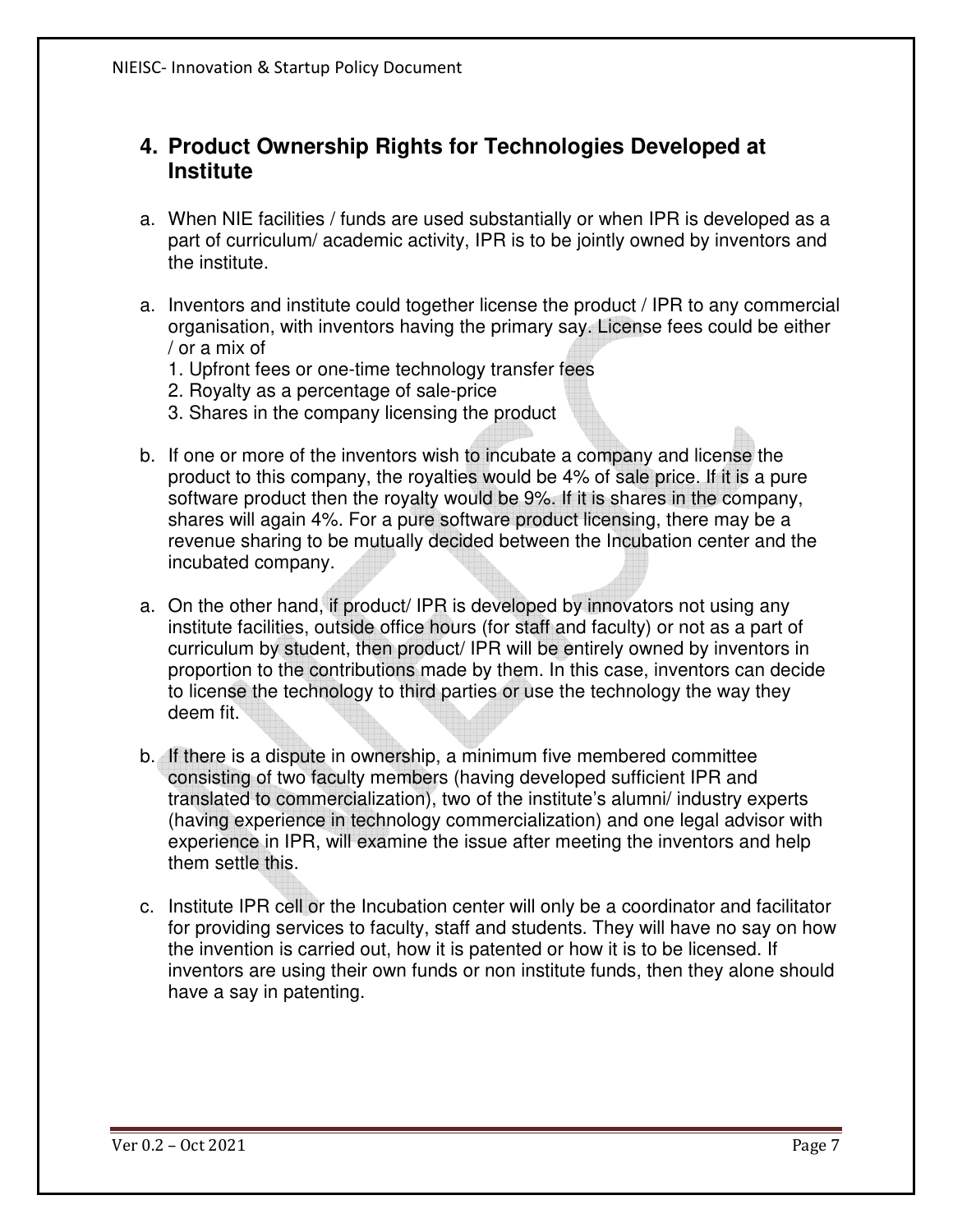## **5. Organizational Capacity, Human Resources and Incentives**

- a. NIE to foster the I&E culture, will utilizes the services of faculty and staff members having strong innovation and entrepreneurial/industrial experience. They will be deputed for required training to promote I&E.
- b. Efforts will be made to strengthen the cross faculty and cross departmental engagement to gain maximum utilization of internal resources and knowledge.
- c. External subject matter experts and alumni will be engaged for strategic guidance , knowledge sharing thereby enhancing the internal available skills.
- d. NIE will encourage its faculty and staff members to attend courses on innovation, entrepreneurship management and venture development.
- e. NIE will develop academic and non-academic incentives and reward mechanisms for all staff and stakeholders that actively contribute and support entrepreneurship agenda and activities.
- f. The reward system for the staff may include sabbaticals, office and lab space for entrepreneurial activities, reduced teaching loads, awards, trainings, etc.

## **6. Creating Innovation Pipeline and Pathways for Entrepreneurs at Institute Level**

- a. NIE will establish system to maximize exposure of students to innovation and pre incubation activities at their early stage and to support the pathway from ideation to innovation to market.
- b. NIE will organize periodic programs to develop entrepreneurial mindset of students by initiatives like idea and innovation competitions, hackathons, workshops, boot camps, seminars, conferences, exhibitions, mentoring by academic and industry personnel, throwing real life challenges
- c. NIE will focus on experiential learning by exposing students in cognitive skills (e.g. design thinking, critical thinking, etc.), by inviting first generation local entrepreneurs and experts and updating the curriculum. Initiatives like, awards and recognition should be routinely organized.
- d. NIE will link startups and companies with other entrepreneurial ecosystem both in India and abroad through their participation in competitions.
- e. The institute has established an Institution's Innovation Councils (IICs) as per the guidelines of MHRD's Innovation Cell and allocate appropriate budget for its activities.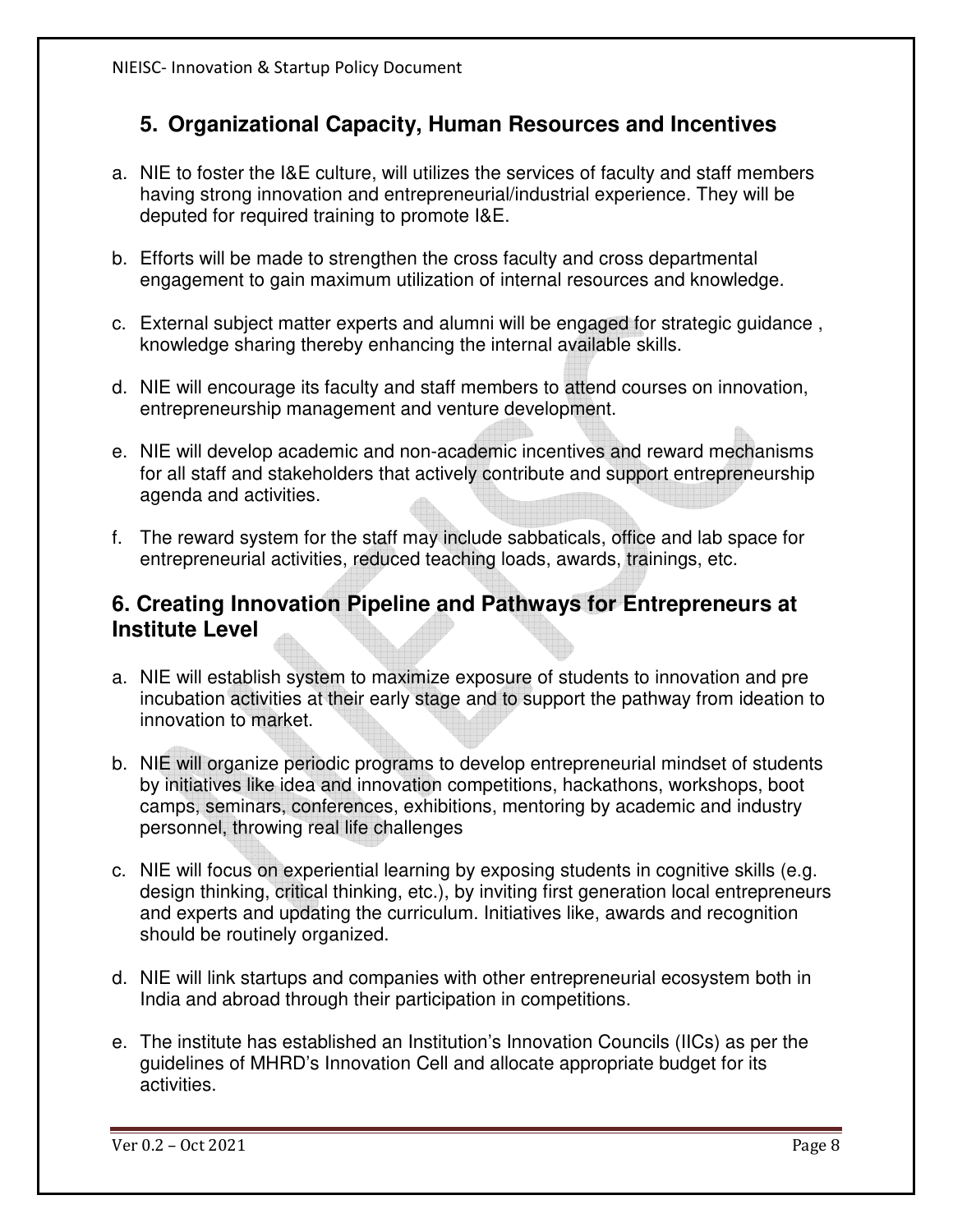f. The Institutions Innovation Council will guide institutions in conducting various activities related to innovation, startup and entrepreneurship development. Collective and concentrated efforts will be undertaken to identify, scout, acknowledge, support and reward proven student ideas and innovations and to further facilitate their entrepreneurial journey.

## **7. Norms for Faculty Startups**

- a. Faculty startups select only those technologies which originate within the same institute.
- b. The role of a faculty may vary from being an owner/ direct promoter, mentor, consultant or as on-board member of the startup.
- c. NIE will safeguard the 'conflict of interests' to ensure that the regular duties of the faculty don't suffer owing to his/her involvement in the startup activities.
- d. Faculty startup may consist of faculty members alone or with students or with faculty of other institutes or with alumni or with other entrepreneurs.
- e. Faculty must clearly separate and distinguish on-going research at the institute from the work conducted at the startup/ company. Faculty must not involve research staff or other staff of NIE in activities of the startup or vice versa.
- f. Faculty must not accept gifts from the startup.
- g. Human subject related research in startup should get clearance from ethics committee of NIE. Faculty must abide by the rules of the of HR's policy of the Institute.

## **8. Pedagogy and Learning Interventions for Entrepreneurship Development**

- a. Diversified approach will be adopted to produce desirable learning outcomes, including cross disciplinary learning using mentors, labs, case studies, games, etc.
- b. Student clubs/ bodies will be created for organizing competitions, bootcamps, workshops, awards, etc. These bodies will be involved in institutional strategy planning to ensure enhancement of the student's thinking and responding ability.
- c. In an effort to recognize outstanding ideas, successful enterprises and contribution to promoting innovation and enterprises ecosystem, NIE will start an annual 'INNOVATION & ENTREPRENEURSHIP AWARD'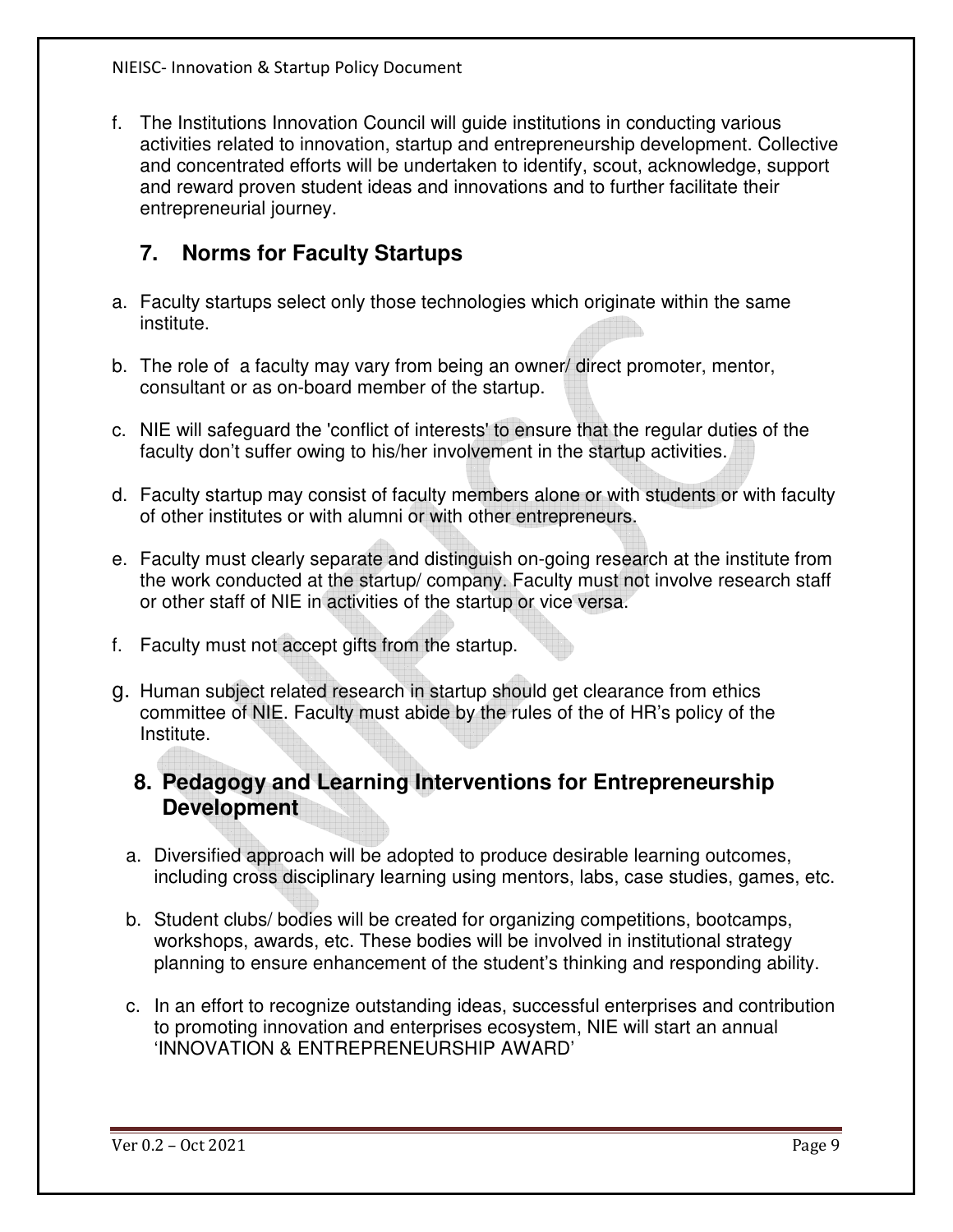- d. Teaching methods will include case studies highlighting business failures and real life experience reports by startups. This will create awareness among the students. Failures need to be elaborately discussed and debated to imbibe that failure is a part of life, thus helping in reducing the social stigma associated with it.
- e. Innovation champions will be nominated from within the students/ faculty/ staff for each department of study.
- f. Entrepreneurship education will be imparted to students at curricular/ co-curricular/ extracurricular level through elective/ short term or long-term courses on innovation, entrepreneurship and venture development. The learning outcomes will be made available to the students.
- g. A collaborative culture and engagement with external environment will be achieved by utilizing the external stake holder's expertise while providing entrepreneurship education.
- h. Start of every academic session, NIE will conduct an induction program about the importance of I&E so that freshly inducted students are made aware about the entrepreneurial agenda of the institute and available support systems.
- i. Industry linkages will be leveraged for conducting research and survey on trends in technology, research, innovation, and market intelligence.
- j. Sensitization of students will be done for their understanding on expected learning outcomes.
- k. Student innovators, startups, experts must be engaged in the dialogue process while developing the strategy so that it becomes need based.
- l. Customized teaching and training materials will be developed for startups.

## **9. Collaboration, Co-creation, Business Relationships and Knowledge Exchange**

- a. NIE will promote active engagement of Incubatees with stakeholders and resourceful organizations like, micro, small and medium sized enterprises (MSMEs), social enterprises, schools, alumni, professional bodies and entrepreneurs to support entrepreneurship and co-design the programs.
- b. NIE will engage global stakeholders through bi-directional flow/ exchange of knowledge between institutes / organisations such as incubators, accelerators, science parks, software technology parks etc.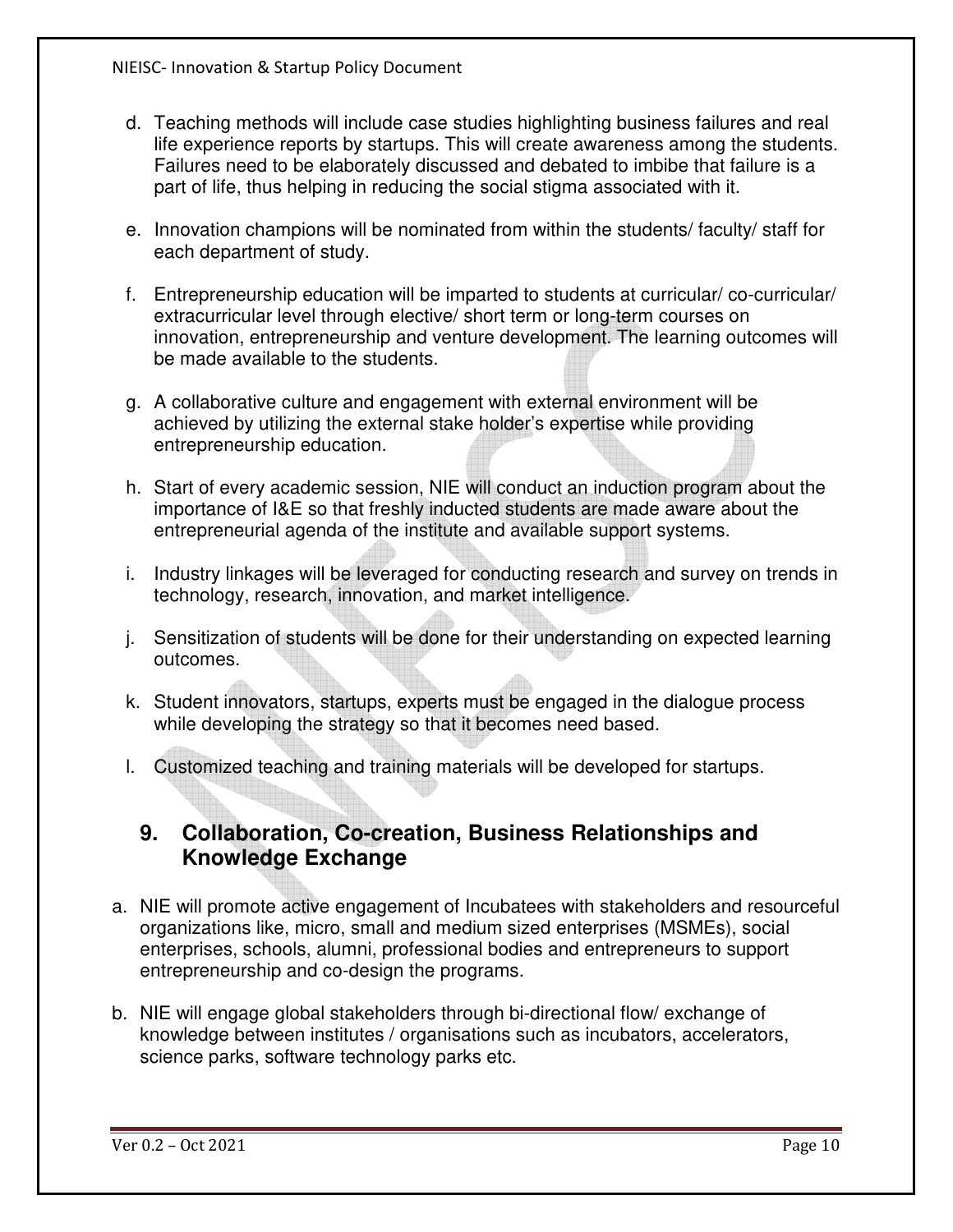- c. NIE will develop policy and guidelines for forming and managing the relationships with external stakeholders including private industries.
- d. Knowledge exchange through collaboration and partnership should be made a part of institutional policy and institutes must provide support mechanisms and guidance for creating, managing and coordinating these relationships.
- e. NIE will create environment to support through formal and informal mechanisms such as internships, teaching and research exchange programs, clubs, social gatherings, etc. to connect with their external environment.
- f. The incubation center will effectively absorb information and knowledge from the external ecosystem into the institute's environment.
- g. Single Point of Contact (SPOC) mechanism will be created in the institute for the students, faculty, collaborators, partners and other stakeholders to ensure access to information.
- h. NIE will collaborate with industries, government, NGO's, and other bodies for exploitation of entrepreneurial opportunities.
- i. NIE institutions Innovation Council (NIEISC) and the Incubation center will do Knowledge management through mutual support and exchange of expertise.

#### **10. Entrepreneurial Impact Assessment**

- a. Impact assessment of NIE's entrepreneurial initiatives such as pre-incubation, incubation, entrepreneurship education will be measured regularly using the following evaluation parameters.
- b. Knowledge exchange initiatives, by engagement of all departments and faculty in the entrepreneurial teaching and learning..
- c. Support system provided by the institute to the student entrepreneurs, faculty and staff for pre-incubation, incubation, IPR protection, industry linkages, exposure to entrepreneurial ecosystem, etc.
- d. Financial and technological impact in the market for innovations at pre-commercial stage. Essence of COMMERCIAL success is the ONLY measure in long run
- e. Transforming innovative ideas to commercialization with the support and recognition received
- f. Number of effective collaborations with industries / alumni startup & NGO's